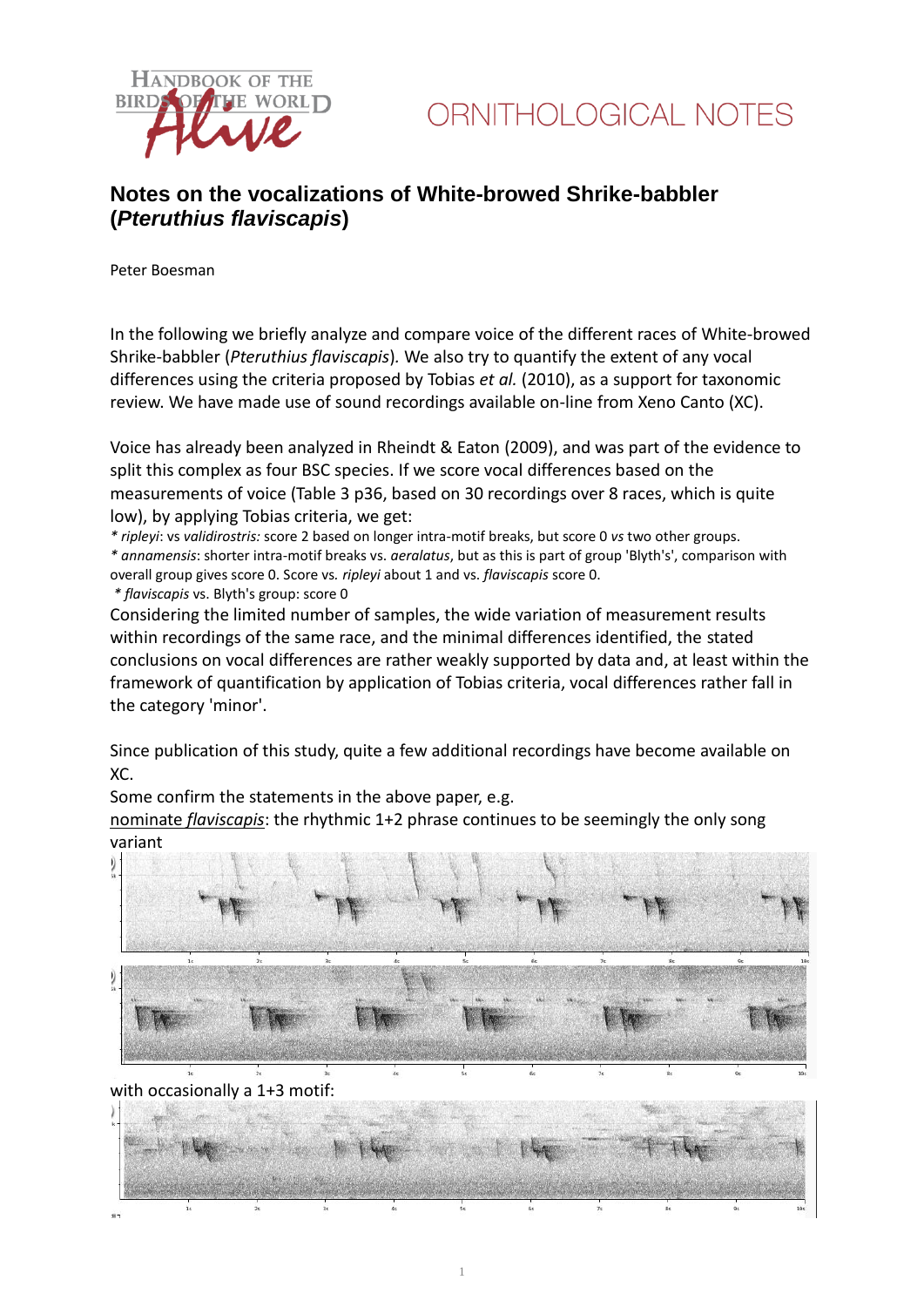

## ORNITHOLOGICAL NOTES

Others weaken the statements in the aforementioned study.

e.g. the claimed 'dramatic vocal break' between slow singing *ripleyi* vs. fast singing *validirostris* can nolonger be maintained, as can be seen from the following sequence of sonograms from West to East:

'Himalayan Shrike-babbler' (*ripleyi*)